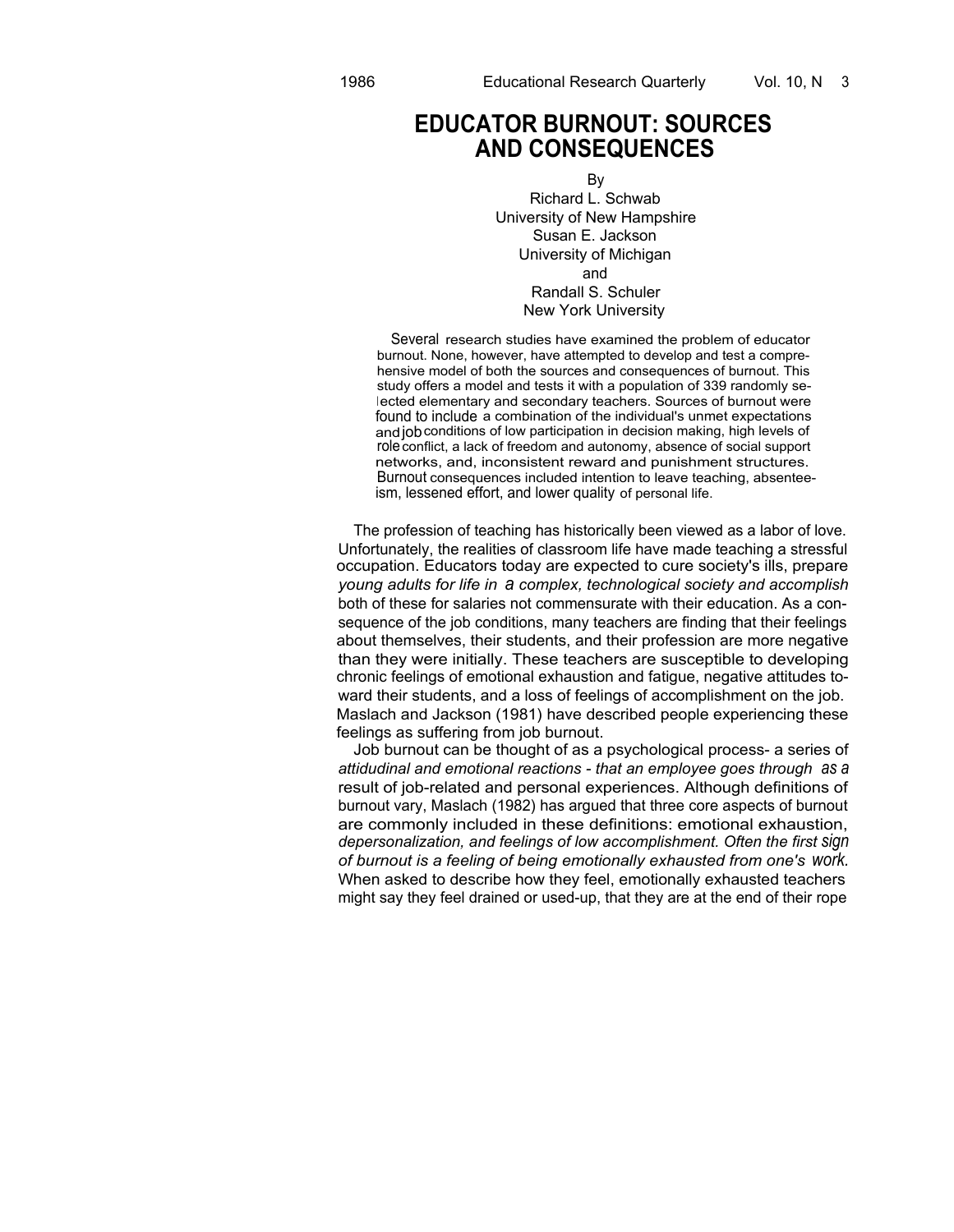and are physically fatigued. Waking up in the morning maybe accompanied by a feeling of dread at the thought of having to put in another day on the job. For those who were once enthusiastic about their jobs and idealistic about what they could accomplish, feelings of emotional exhaustion may come somewhat unexpectedly. However their principal or co-workers may perceive the emotional exhaustion as a natural response to working too hard. Emotionally exhausted teachers may do what many individuals in their situation have done; they cope by depersonalizing their co-workers and students and by putting distance between themselves and others. They develop a "detached concern," become cynical, and feel calloused toward others in the organization. A third aspect of burnout is a feeling of low personal accomplishment. Many individuals began their careers with great expectations of making a contribution to their employer and to society. After a year or two on the job, they begin to realize they are not living up to these expectations.

There may be systemic reasons for the gap between a new employee's goals and the veteran's actual accomplishments including: 1) unrealistically high expectations due to a lack of realistic exposure to the job during training (Kramer, 1974); 2) constraints placed on the worker through the policies and procedures of the organization; 3) inadequate resources for performing one's job; 4) co-workers who are frequently uncooperative and occasionally rebellious; and, 5) lack of feedback about one's successes (Jackson & Schuler, 1983). These and other characteristics of almost any organization practically guarantee that employees will be frustrated in attempts to reach goals. Yet these employees may not recognize the role of the organization in producing their frustration. Instead, they may feel personally responsible and begin to think of themselves as failures. When combined with emotional exhaustion, feelings of low personal accomplishment may reduce motivation to a point where performance is, in fact, impaired which leads to more failure experiences. Social psychologists have referred to this phenomenon as learned helplessness (Miller & Norman, 1979).

#### **CAUSES AND CONSEQUENCES**

Recent studies have examined sources of burnout as defined by Maslach and Jackson (1981) in both teaching and human service organizations. These studies indicate that the primary sources of burnout are related to organizational conditions and personal characteristics of the helping professional (Jackson & Schuler, 1983; Schwab, 1983; Iwanicki, 1983). For teachers, organizational conditions include those factors that are unique to the school, system in which they work. Personal characteristics are those that are unique to each individual in the organization.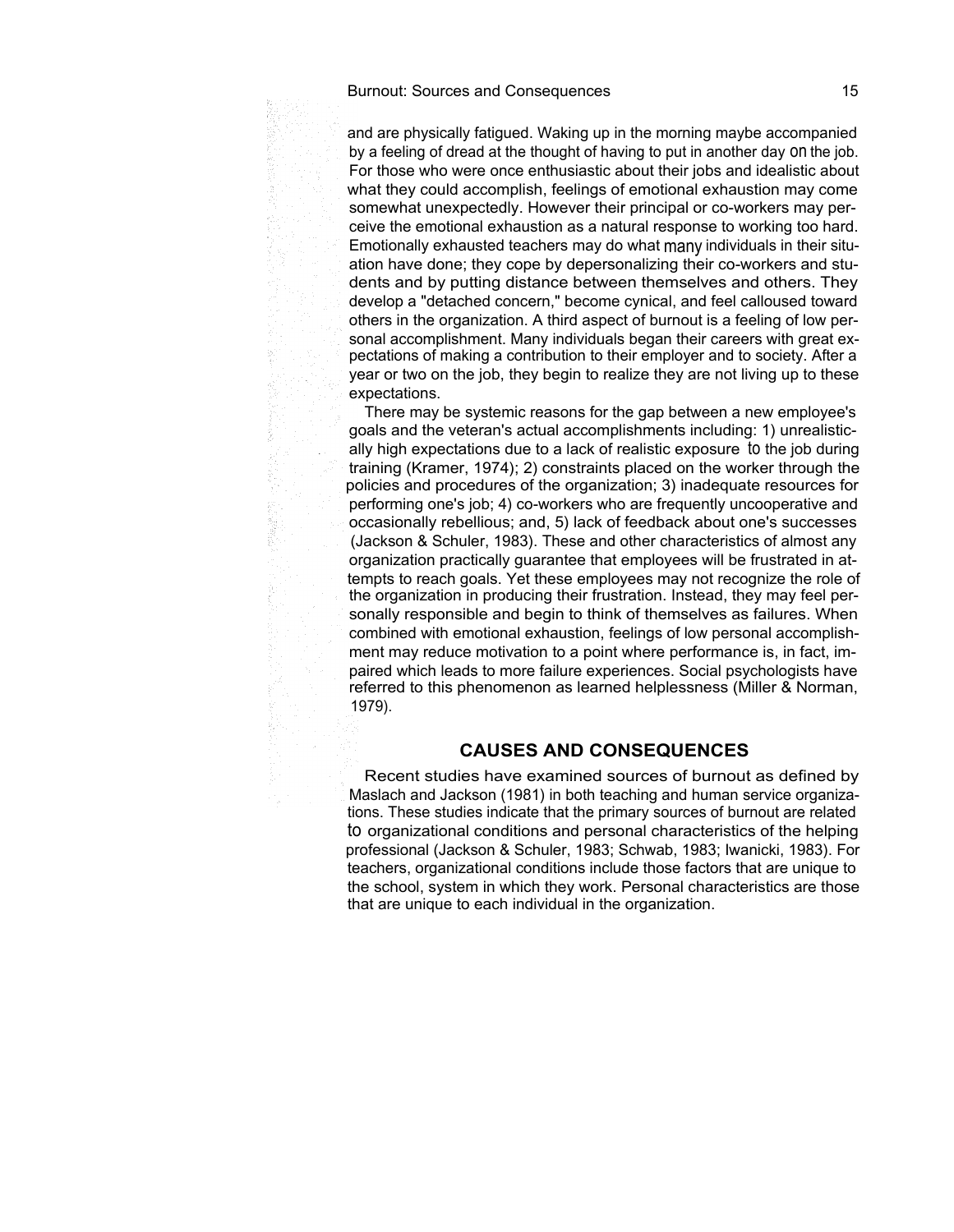*Organizational conditions.* In examining organizational factors that contribute to job stress, numerous studies have identified *role conflict* and role *ambiguity as important contributors (Rizzo, House, & Lirtzman, 1970;* Schuler, Aldag & Brief, 1979). Role conflict is the simultaneous occurrence *oftwo or more sets of inconsistent, expected role behaviors. Role ambiguity is the lack of clear, consistent information regarding the rights, duties, and* responsibilities of the job and how these duties/responsibilities; can best be performed (Rizzo et al.). In their study of role stress in educational organizations, Schwab and Iwanicki (1 982a) found that, where high levels of role *conflict and role ambiguity were present, teachers experienced high levels* of emotional exhaustion and fatigue as well as negative attitudes toward students. For these two aspects of burnout, role conflict accounted for the *largest portion of explained variance. In regard to feelings of personal ac*complishment, role ambiguity had a significant effect whereas role conflict did not. Crane and Iwanicki (1983) reported similar results in a replication of the Schwab and Iwanicki study with a population of special education teachers.

*Several researchers (e.g., Maslach & Pines, 1977; Pines, Aronson* Kafry, 1981) have noted that the lack of control or autonomy in one's job also contributes to burnout. Control involves the employee's perception of *his influence on decisionmaking regarding such issues as work scheduling* and the development of policies that directly affect the work environment.

*Research' by Jackson (1983) suggests that increasing employee's participation in the decision-making process is an effective way to prevent job*related stress, or,  $at$  least, to minimize its effect. This occurs in part because *participation enhances the control employees have over their work envi*ronment

*The absence of a support group can also lead to job burnout (Pines et al.).' An effective support group includes people who provide emotional comfort, confront the individual in human ways when the individual's be*haviors are inappropriate, provide technical support in work-related areas, present technical challenges that encourage individual growth, serve as *active listeners, and share similar values, beliefs, andperceptions of reality (Pines et al.). These support networks can emanate from the administration* of the organization, from one's colleagues, or from others outside the job *environment. In essence, support groups can assist employees in two ma*jor ways - providing task-relevant information and by providing uncondi*tional positive acceptance (House, 1981). When serving in the former capacity, such groups are referred to as task support groups; when serving in the latter, they are referred to as social support groups. Task support groups are beneficial since they can help reduce or minimize some of the* organizational conditions causing burnout, e.g., role conflict, Social support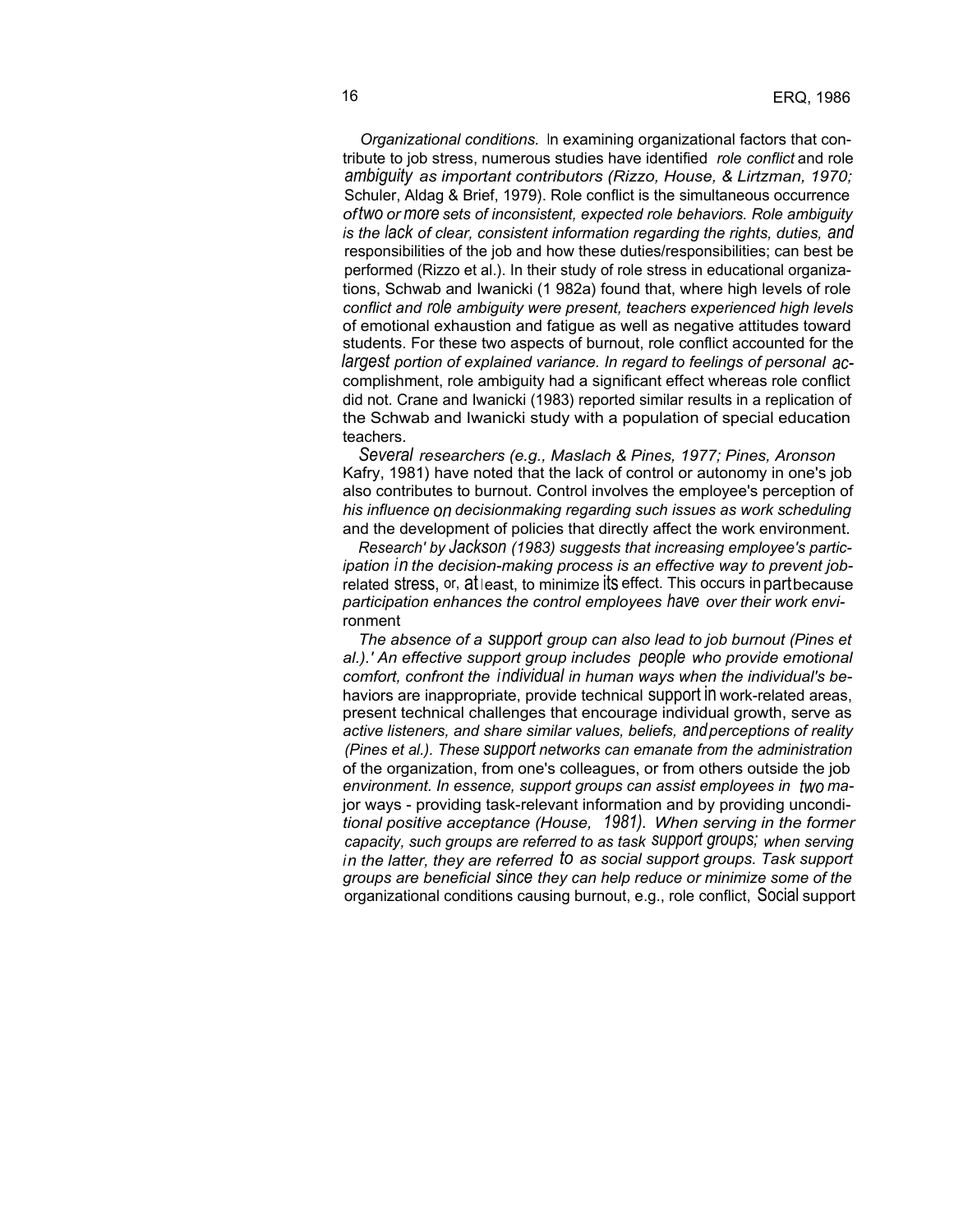groups are beneficial since they can minimize the effects of burnout on individuals (House).

Reward and punishment structures in organizations have also been linked to burnout, largely through their impact on personal accomplishment and depersonalization. For many employees, receipt of reward and/or pun<sup>i</sup> shment is their only way of knowing how well they are doing and what others think of their work. However, employees may not even get this type of information and feedback. This occurs because supervisors, the main source of organizational rewards and punishments for many employees, fail to provide rewards and punishments on a contingency basis, i.e., employee performance. Only through contingency rewards can employees know how well they are doing and how much their work is appreciated. And only by getting contingency punishment can employees know what they are doing wrong and thus how they might improve in order to get contingent rewards (Podsakoff, Todor, Grover & Huber, 1984).

*Background and Personal Characteristics.* A second set of contributors to burnout can be classified as personal or background variables. Background variables include such factors as sex, age, grade level taught, and type of client served. Personal qualities include both the individual expectations about what their job would be like and the personality characteristics of the individual.

Age of the teacher has been linked to burnout. Younger teachers and younger helping professionals tend to experience higher levels of emotional exhaustion and fatigue (Anderson & Iwanicki 1984; Crane & Iwanicki, 1983; McIntyre, 1981; Schwab & lwanicki, 1982b). Schwab and Iwanicki also found sex and grade level taught related to feelings of burnout. Male teachers were found to have more negative attitudes toward students than females. High school and middle school teachers had more negative attitudes toward students and less frequent feelings of accomplishment in teaching than did elementary teachers. While these background variables have been found to be significantly related to burnout, others such as marital status, type of community taught in (urban, rural, suburban), level of education, and a number of years of teaching experience were not significantly related to burnout.

One of the personal qualities that has been hypothesized to affect a person's level of burnout is the expectations one has for what can be accomplished on the job. Most human service professionals, including teachers, enter their profession with a commitment to people and an expectation that their work will lead to growth and change for those they serve. Many expect that in turn this will change and improve society. When the realities of what one person can accomplish are realized, some teachers perceive they have failed and blame themselves. Expectations can also involve career goals.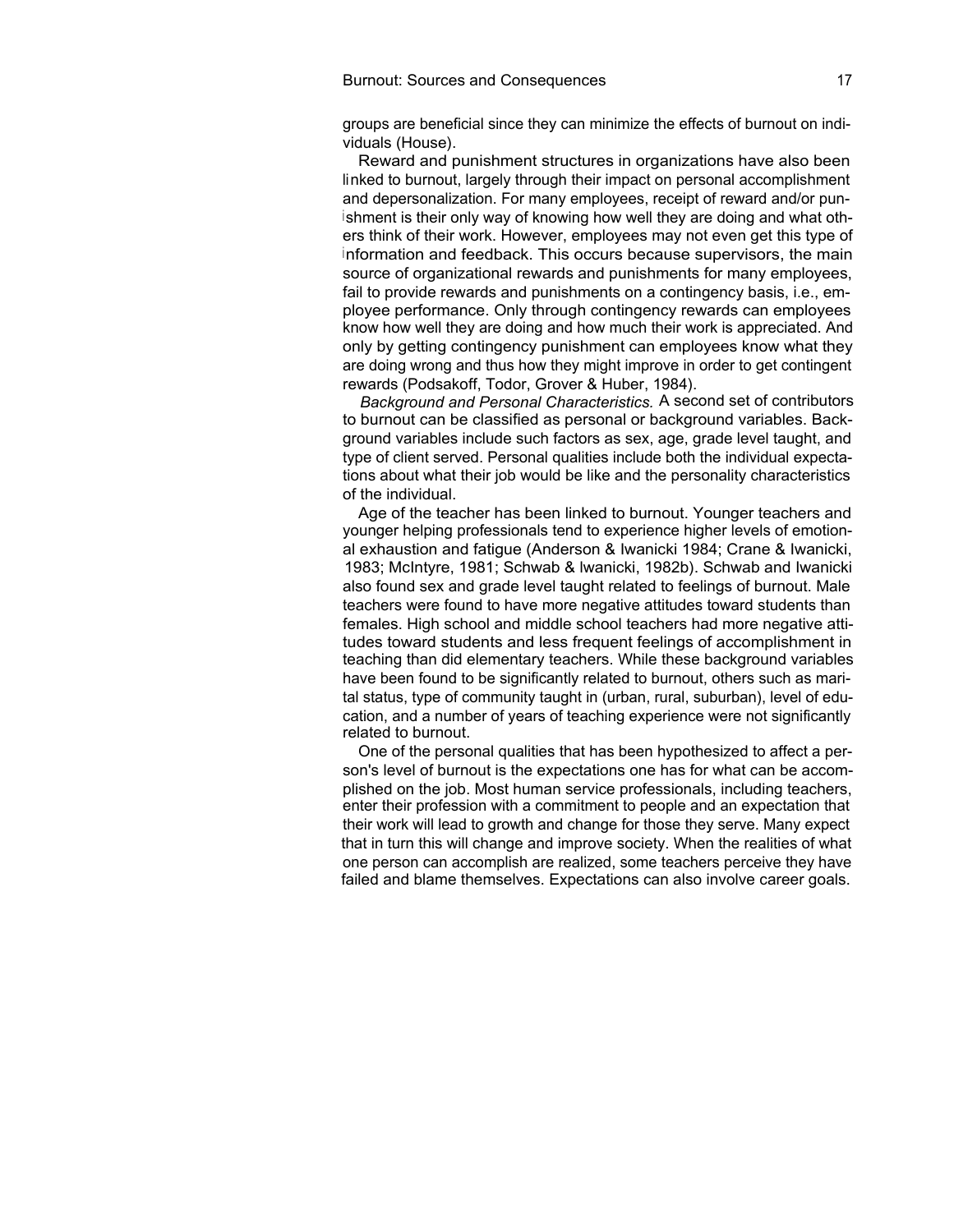Teachers who establish unrealistic or lofty career goals may develop a sense of failure when they find they cannot achieve such goals. These' feelings of inadequacy characterize a person with low feelings of personal accomplishment (Maslach & Jackson, 1981).

#### **CONSEQUENCES OF JOB BURNOUT**

Consequences of job burnout affect both the organization and employee. (Maslach & Jackson; Jackson & Maslach, 1982; Schwab, 1983). One of the first reactions of those experiencing burnout is withdrawal. Withdrawal reactions include spending as little time on the job as possible, taking longer breaks, distancing one's self as much as possible from the job. Withdrawal can be physical, by not being present, or psychological where the teacher is physically present but mentally somewhere else. As Jackson and Maslach found, a desire to withdraw relates not only to on-the-job behaviors but also to reactions with family and friends.

Just as burnout leads to behaviors that have a negative impact on the quality of one's work life, it leads to behaviors that cause a deterioration of the quality of one's home [life. in](http://life.in) a study of police families, burnout was assessed in 142 married, male police officers (Jackson & Maslach). Their wives were then asked, independently, to describe how these officers behaved at home when they were interacting with their families. Emotionally exhausted officers were described by their wives as coming home tense, anxious, upset and angry, and as complaining about work problems. These officers were also more withdrawn while at home, preferred to be left alone rather **than** share time with the family. The wives' reports also revealed that officers who had developed negative attitudes toward the people they dealt with (depersonalization) also had fewer close friends. As Jackson and Maslach pointed out, the negative effects of burnout on one's family life may be especially detrimental because, over time, family members are likely to find it increasingly difficult to remain supportive of the afflicted parent/ spouse.

Finally,, burnout may eventually lead to health-related problems . In the study of police families, burnout victims were more likely to suffer from insomnia and to use medications of various kinds. The officers reported using alcohol as  $\theta$  way of coping with their burnout. A study of female nurses revealed a similar link between burnout and alcohol use (Jackson & Maslach).

### **MODEL OF JOB BURNOUT.**

Based upon the existing research on job burnout and related research from studies in organizational behavior, a model of teacher burnout is offered here. The present study was designed to test this model. The model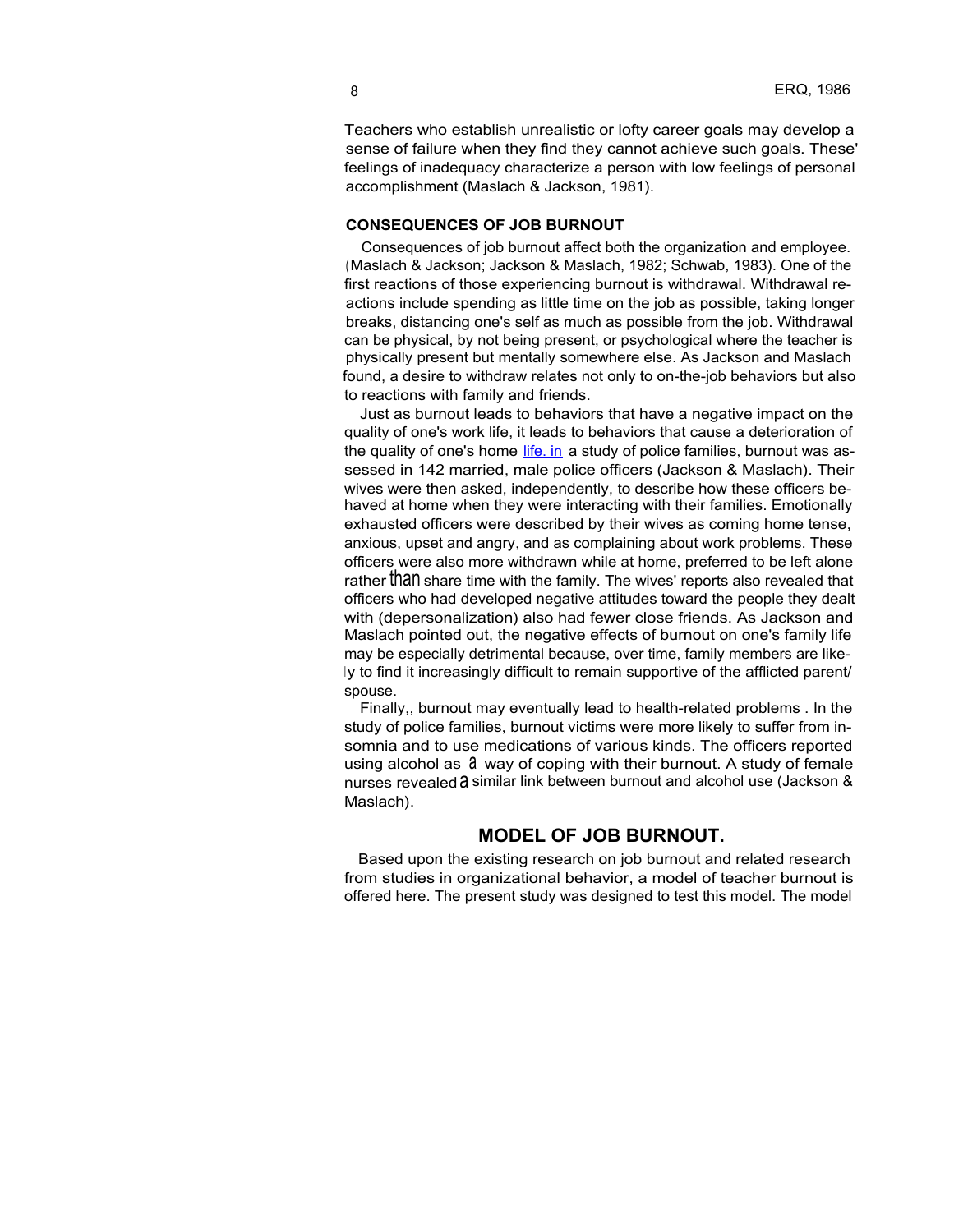Burnout: Sources and Consequences

does not include however the variable of personality as it is a difficult one to assess in large-scale studies.

Whereas the existing empirical studies cited earlier examined isolated organizational and personal variables in relation to burnout, none has looked at these variables in combination to determine which are the best predictors of burnout. One goal of the present study was to examine the combined usefulness of these variables for understanding the causes of burnout. Additionally, this study examines the consequences of teacher burnout that have not been reported in the literature to date.

The specific model that this study tested is illustrated in Figure A.



Figure 1. Model of teacher burnout used in this study to determine predictors of burnout.

Specifically, this study examined the following research questions:

- 1) What are the most powerful organizational and personal predictors of emotional exhaustion, depersonalization, and low personal accomplishments?
- 2) What are the most important consequences of each of the three components of burnout for the organization and the individual?

#### **METHODOLOGY**

The sample used in this study was composed of 339 teachers who were members of the National Education Association/New Hampshire. In November of 1982, 700 randomly selected teachers were asked to complete a 16-page questionnaire. Of those 700 teachers, 339 volunteers returned usable surveys representing a 48% return rate.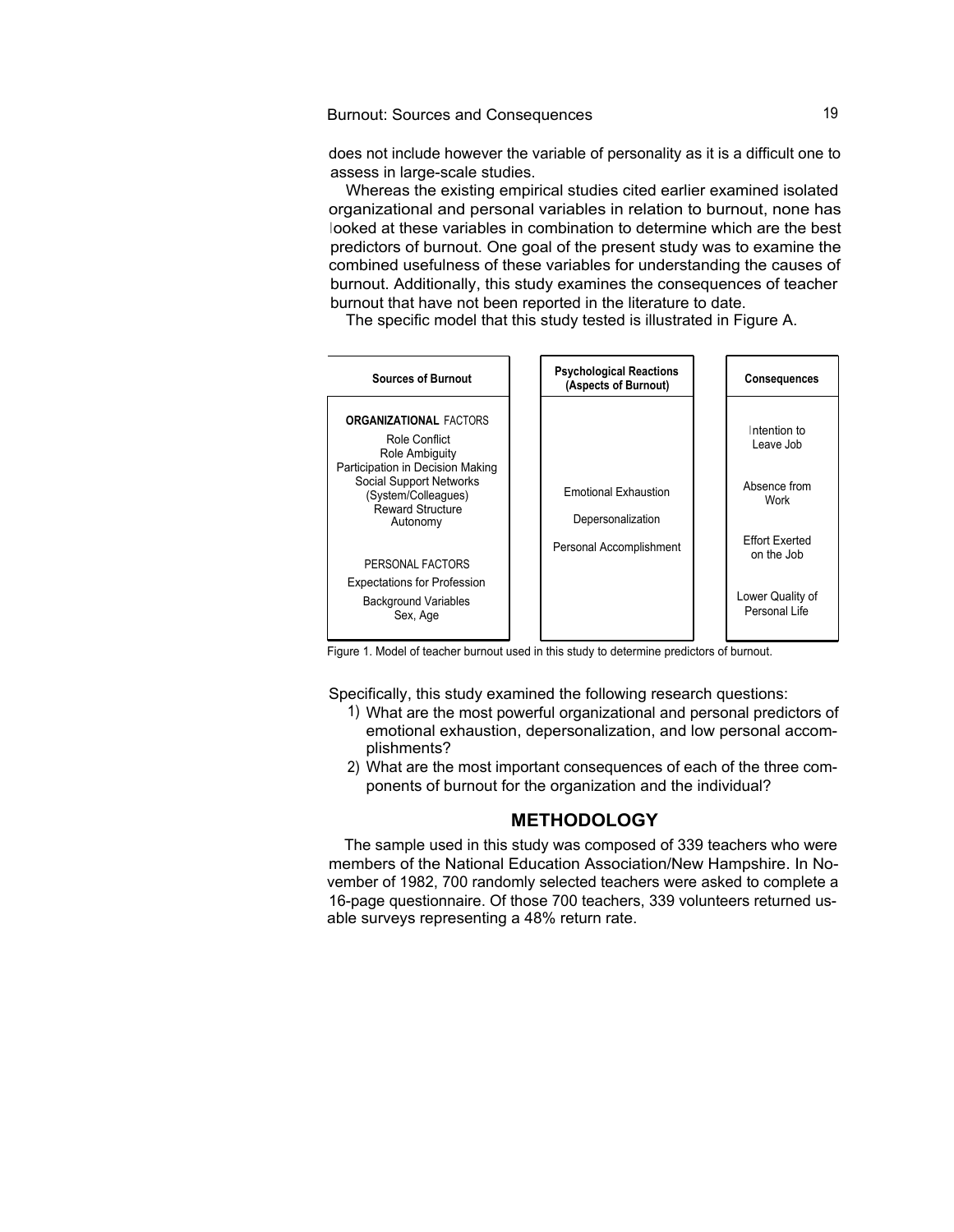#### **INSTRUMENTATION**

The first six sections of the questionnaire were designed to assess the potential causes of job burnout. Each of these sections used a seven-point - Likert-type scale that asked respondents to rate the statements as 1 ("not at all true of my job") through 7 ("extremely true of my job"). These sections assessed the factors to be described. Reliability estimates for all indices were computed using Cronbach's coefficient alpha.

*Participation in Decision Making.* This section was comprised of eight items (oc=0.95) that examined how much teacher participation the principal allowed in the decision-making processes of the school. Vroom's (1959) four-item index of perceived influence and House and Mitchell's (1974) four-item index of participation were reworded to specify the principal teacher relationship. Sample items are: "The principal tries to get teachers involved in discussing the problems they face on the job"; and, "The principal seriously considers the suggestions and ideas she/he receives from me and my colleagues."

*Role Conflict and Ambiguity.. Consisting* of 14 items, this section measured degrees of role conflict and role ambiguity. The scale used was developed by,Rizzo et al. (1970). Studies by Schwab, Iwanicki, and Pierson (1983) and Schuler et al. (1979) have validated this instrument with teachers and other professionals. The internal reliabilities for this sample were 0.87 for Role Conflict and 0.87 for Role Ambiguity.

*Freedom and Autonomy.* Autonomy was assessed; using six items (« 0.79) from Moos and Insel's (1974) *Work Environment Scale,* reworded slightly to fit an education context. A sample item is: "I am allowed a great deal of freedom to do as I like in the classroom."

*Social Support.* Measures of social support from colleagues and social support from one's principal were developed by adapting Moos and Insel's (1974) peer cohesion and staff support subscales, respectively, to fit the school context. Internal reliabilities were 0.87 for Colleague's Support (12 items) and 0.94 for Principal's' Support (six items).

*Rewards and Punishments.* Supervisor's rewarding and punishing behaviors were assessed using four indices developed by Podsakoff et al (1984). The internal reliabilities and examples of each supervisor behavior are as follows: Contingent rewards (a = 0.96), "My supervisor personally compliments teachers when they do outstanding work"; Non-contingent rewards  $_{\text{ec}}$  = 0.69), "My supervisor is just as likely to praise me if I do poorly as if I-do well"; Contingent punishment (« = 0.83),'"My-supervisor reprimands me if my, work is below standard.'; and, Non-contingent punishment (« 0.80), "My supervisor is often displeased with my workfor no apparent reason"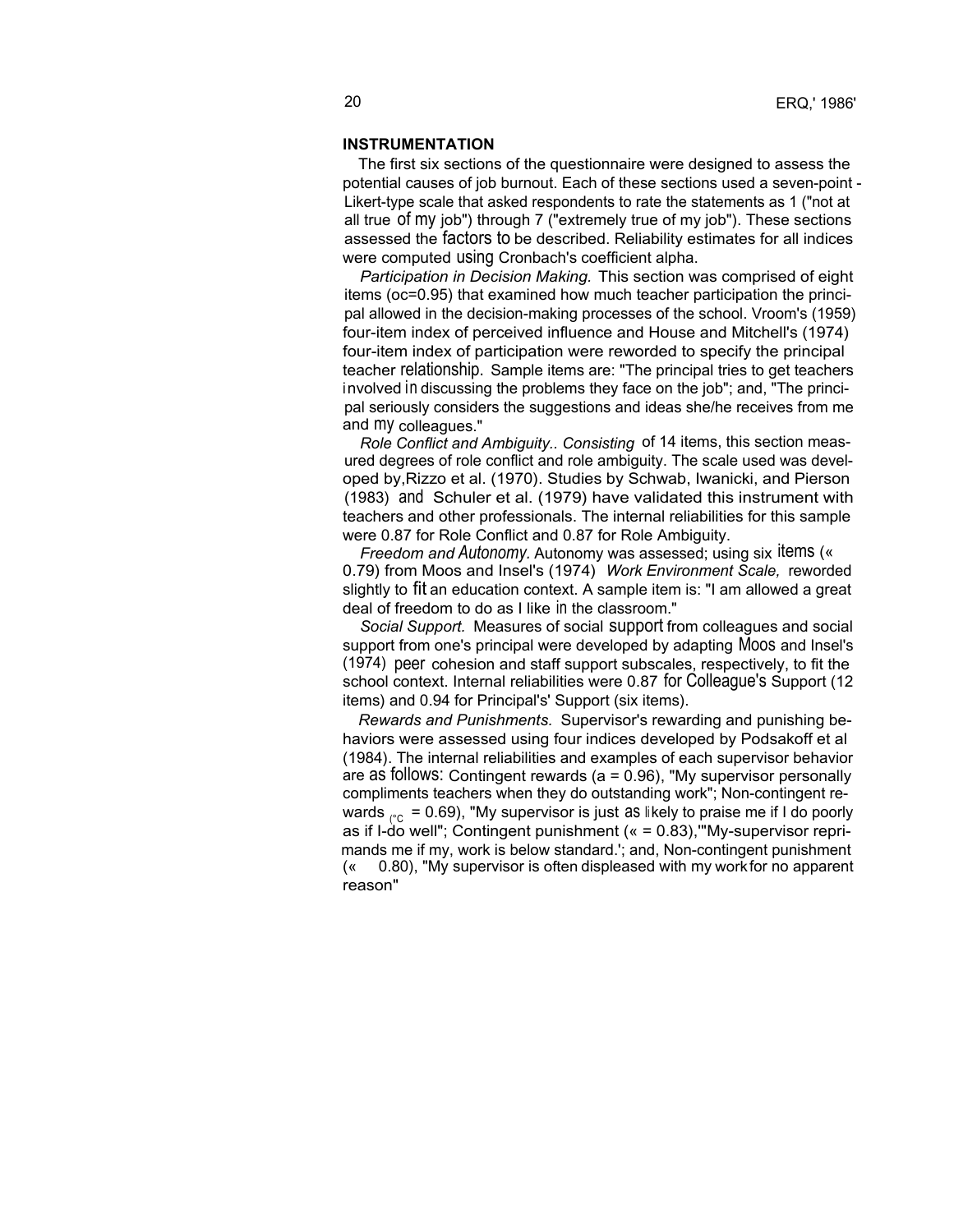#### Burnout: Sources and Consequences <sup>21</sup>

*Expectations.* Items in this section were designed to determine the discrepancy between an individual's early career perceptions of the teaching profession and current perceptions of what teaching actually is like. Seven statements were designed to test the discrepancy for each of the potential sources of burnout - participation in decision making, role conflict, role ambiguity, freedom and autonomy, social support from colleagues, social support from principal, and the administration and punishments. These questions were of the general form, *"Overall* how does [the amount of participation you have in the decision processes of your school] compare to what you *believed* would be true when *you began your teaching career?"* Responses were on a five-point, anchored scale where the midpoint of the scale indicated that the teacher's "initial beliefs matched the actual situation today." Values of 1 and 2 were used to indicate that the current situation is better than anticipated and values of 4 and 5 were used to indicate that the current situation is worse than antic<sup>i</sup> pated. Responses to these items were summed to form an overall index expectation discrepancy. The internal reliability of this scale for this sample was 0.59.

*The Maslach Burnout Inventory (MBI).* The seventh section was designed to assess the individual's levels of burnout as measured by the *Maslach Burnout Inventory* (Maslach & Jackson, 1981), a valid and reliable instrument that measures a person's perceived levels of emotional exhaustion and fatigue, negative attitudes toward students, and feelings of personal accomplishment on the job (Maslach & Jackson; Iwanicki & Schwab, 1981). The original *MB/* assesses two dimensions for each of the three subscales, one for frequency of feelings and one for intensity of feelings. Since the two dimensions are highly correlated when used with teachers (Iwanicki & Schwab), it was decided to use only the frequency scale for this study. The frequency of feelings were measured on a seven-point, anchored Likert-type scale. A rating of zero indicated the person perceived no such feelings during the last year while a 6 indicated the respondent experienced the feelings daily. Internal reliabilities for the burnout subscales scales using this sample were 0.87 for Emotional Exhaustion, 0.78 for Personal Accomplishment and 0.73 for Depersonalization.

*Consequences of Job Burnout.* This section was designed to assess several hypothesized reactions to burnout. Fourteen statements were written to assess behaviors both on and off the job. Respondents were asked to indicate the degree to which they had changed since beginning teaching, using a five-point scale ranging from -2 to +2; a negative 2 (-2) represented a decrease or negative change in behavior. Factor analyses of the 14 items yielded three indices: Job-related Effort (5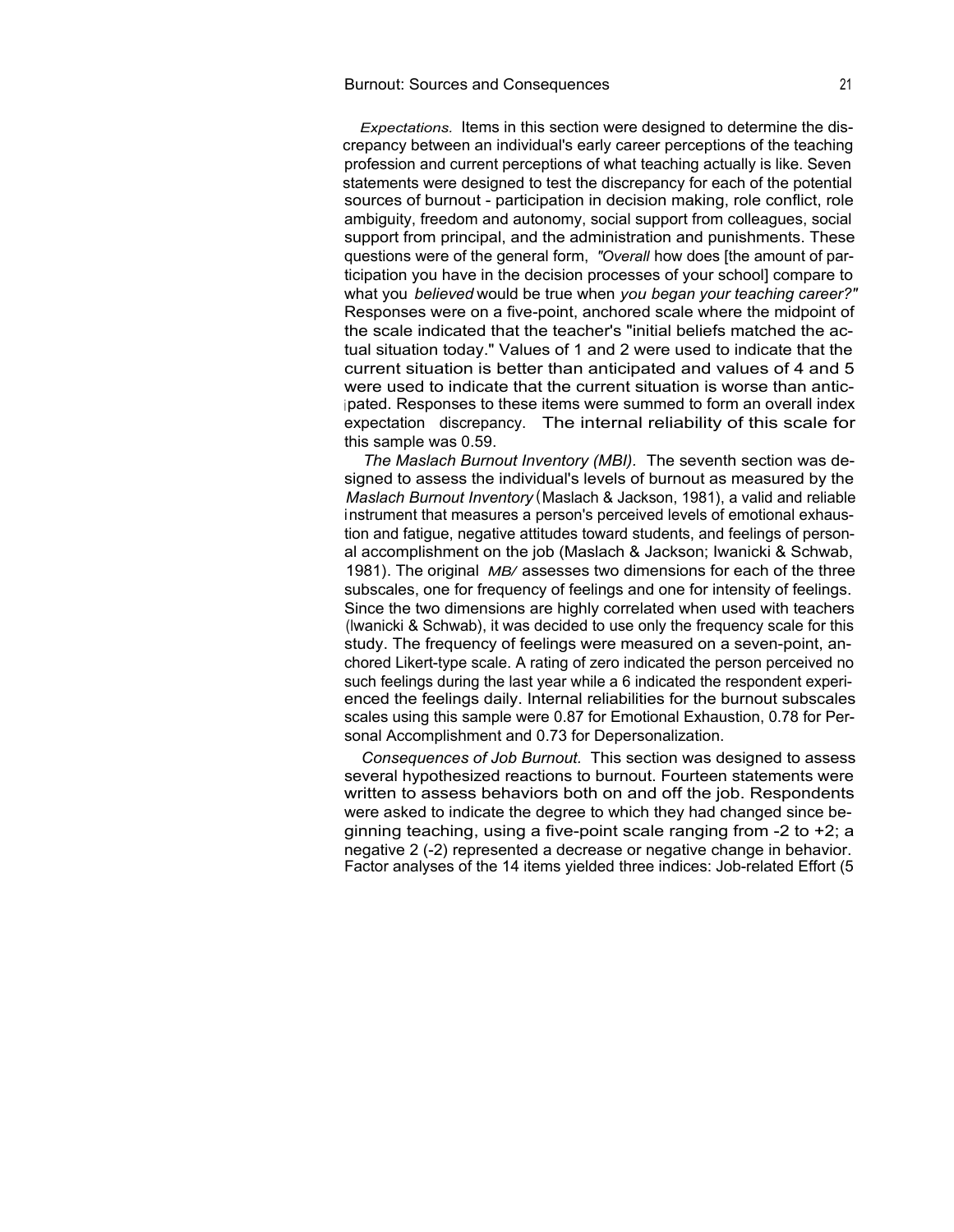Items;  $a = 0.85$ ) Quality of Personal fife (3 items;  $oc = 0.72$ ); and, Self reported Absence (2 items,  $\degree$  = 0.83).

Demographic Data. The final section of the questionnaire obtained information on background and demographic variables, including sex and age of the respondent, which were used as control variables in this study. Also included in the demographic section was a question designed to determine the individual's intention to leave' the teaching profession: "How likely is it that you will still be working as a teacher next year?" Responses were made using an anchored scale ranging' from 1, "definitely will be teaching," through 7, "definitely will not be teaching." Responses to this question were used as an index of turnover intention.

Data Analysis. Stepwise multiple regression analyses were used to examine the relationships among the three burnout measures' and the predictor variables of role conflict, role ambiguity, contingent rewards, contingent punishment, non-contingent rewards, non-contingent punishment, freedom and autonomy, participation in decision making, social support from the principal, social support from colleagues, and discrepancy between the job and one's personal expectations.' Following the procedure used by Schwab and Iwanicki (1982a)', three separate regression analyses were conducted, one for each subscale of the MBI. I n conducting the analyses, the background variables of sex and age were controlled for by forcing their entry in the analyses at the, first step. The remaining "predictor variables were then allowed to enter the equation in a stepwise fashion. The design of the study does not permit conclusions about the causal relationships underlying empirical associations among variables; the labels "predictor" and "consequence" are used to clarify the hypothesized model. Stepwise multiple regression was also used to analyze the consequences of job burnout. Scores on the emotional exhaustion, depersonalization, and personal accomplishment scales were used to predict turnover intention, effort put into the job, quality of personal life, and absences from work.

#### RESULTS

Means, standard deviations and correlation coefficients for all variables in the study are presented in Table 1 The results presented in Table 2 support the model proposed for the factors contributing to burnout and the resulting consequences of burnout. In general, the organizational and personal factors of Role Conflict, Role Ambiguity, Colleague Social Support, Contingent Punishment, Participation in Decision` Making, Autonomy, and the Individual's Expectations for the Job were significantly' related to burnout aspects. The only variables not found to have a significant relationship with the burnout aspects were principal social support, contingent rewards, noncontingent punishment and non-contingent rewards.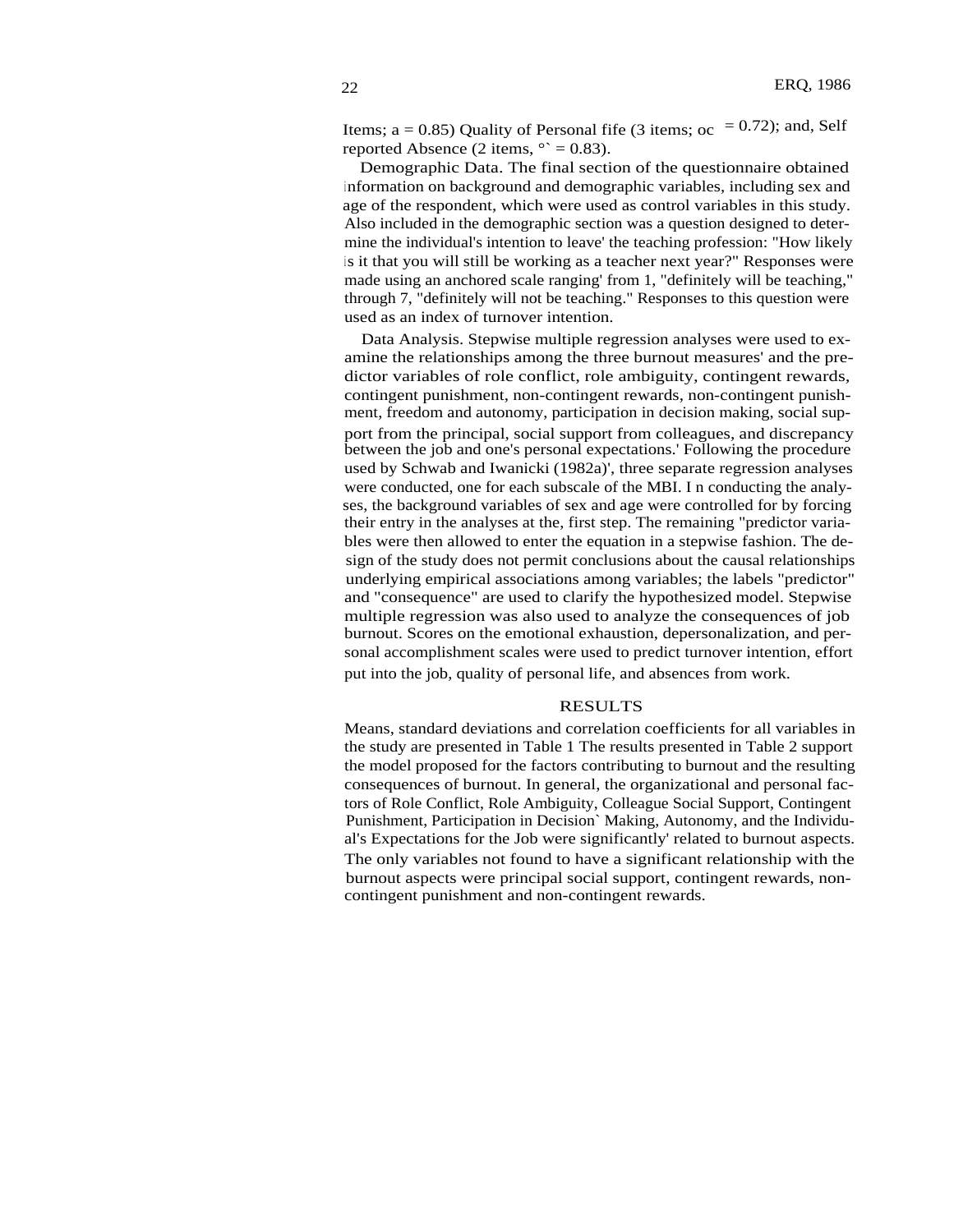|               |       |                 |        |         |            |            |           |        |            |                                                                                                                              |        |           |           |               |            |            | $_{\rm c}^{\rm w}$  |
|---------------|-------|-----------------|--------|---------|------------|------------|-----------|--------|------------|------------------------------------------------------------------------------------------------------------------------------|--------|-----------|-----------|---------------|------------|------------|---------------------|
|               |       |                 |        |         |            |            | TABLE 1   |        |            |                                                                                                                              |        |           |           |               |            |            | 0                   |
|               |       |                 |        |         |            |            |           |        |            | Means, Standard Deviations and Correlations for Variables in<br>Sources of Job Burnout Stepwise Multiple Regression Analysis |        |           |           |               |            |            |                     |
|               |       |                 |        |         |            |            | $(N=339)$ |        |            |                                                                                                                              |        |           |           |               |            |            | Ċ                   |
| _Variables    | Mean  | SD <sub>-</sub> | FF.    | PA      | <b>DEP</b> | <b>PDM</b> | RC        | RA     | <b>AUT</b> | $\mathsf{CSS}$                                                                                                               | SSS    | <b>CR</b> | <b>CP</b> | <b>EXPECT</b> | <b>NCR</b> | <b>NCP</b> | CD<br>N             |
| EE            | 22.19 | 10.53           |        |         |            |            |           |        |            |                                                                                                                              |        |           |           |               |            |            | Z<br>C-             |
| PA            | 38.06 | 6.30            | $-.34$ |         |            |            |           |        |            |                                                                                                                              |        |           |           |               |            |            | 0                   |
| <b>DEP</b>    | 6.73  | 5.21            | 46     | $-39$   |            |            |           |        |            |                                                                                                                              |        |           |           |               |            |            | ष्ट्र<br>र          |
| PDM           | 33.38 | 13.44           | $-.33$ | .20     | $-.21$     |            |           |        |            |                                                                                                                              |        |           |           |               |            |            | CD                  |
| $-RC$         | 27.52 | 11.39           | $-48$  | $\pm 1$ | $-25$      | .41        |           |        |            |                                                                                                                              |        |           |           |               |            |            | ति                  |
| RA            | 28.12 | 8.52            | $-.40$ | . 19    | .24        | .49        | $-.58$    |        |            |                                                                                                                              |        |           |           |               |            |            | $\ddot{\mathbf{a}}$ |
| <b>AUT</b>    | 32.69 | 6.56            | $-.31$ | .29     | $-.19$     | .45        | $-.43$    | .44    |            |                                                                                                                              |        |           |           |               |            |            | Ν                   |
| <b>CSS</b>    | 57.42 | 13.22           | $-.37$ | .22     | $-.23$     | .32        | $-.35$    | .27    | .26        |                                                                                                                              |        |           |           |               |            |            |                     |
| SSS           | 28.51 | 9.72            | $-.39$ | .22     | $-.23$     | .80        | $-.51$    | .55    | .45        | .41                                                                                                                          |        |           |           |               |            |            |                     |
| <b>CR</b>     | 40.83 | 16.76           | $-.29$ | .12     | $-.11$     | .59        | $-.37$    | .43    | 32         | .33                                                                                                                          | .61    |           |           |               |            |            |                     |
| CID           | 21.71 | 6.68            | .14    | $-.02$  | .16        | $-.01$     | .15       | .00    | $-.15$     | .04                                                                                                                          | $-.01$ | .19       |           |               |            |            |                     |
| <b>EXPECT</b> | 21.29 | 4.42            | .45    | $-.19$  | .20        | $-.50$     | .56       | .49    | .48        | .48                                                                                                                          | $-.61$ | $-.54$    | .05       |               |            |            |                     |
| <b>NCR</b>    | 5.36  | 2.90            | .06    | $-.07$  | .10        | $-.03$     | .16       | $-.13$ | $-.06$     | $-.05$                                                                                                                       | $-.13$ | $-.07$    | $-.19$    | .03           |            |            |                     |
| <b>NCP</b>    | 7.89  | 1.98            | .33    | $-.15$  | .22        | $-.41$     | .55       | $-.47$ | $-.46$     | $-.28$                                                                                                                       | $-.48$ | $-.47$    | .27       | .42           | .17        |            |                     |

`EE = Emotional Exhaustion; PA = Personal Accomplishment; DEP = Depersonalization; PDM = Participates in Decision Making; RC = Role Conflict; RA = Role Ambiguity; AUT = Autonomy; CSS = Colleague Social Support; SSS = Systemic Social Support; CR = Contingent Response; CP = Contingent Punish-<br>ment; EXPECT = Expectation; NCR = Non-Contingent Reward; NCP = Non-Conti

N W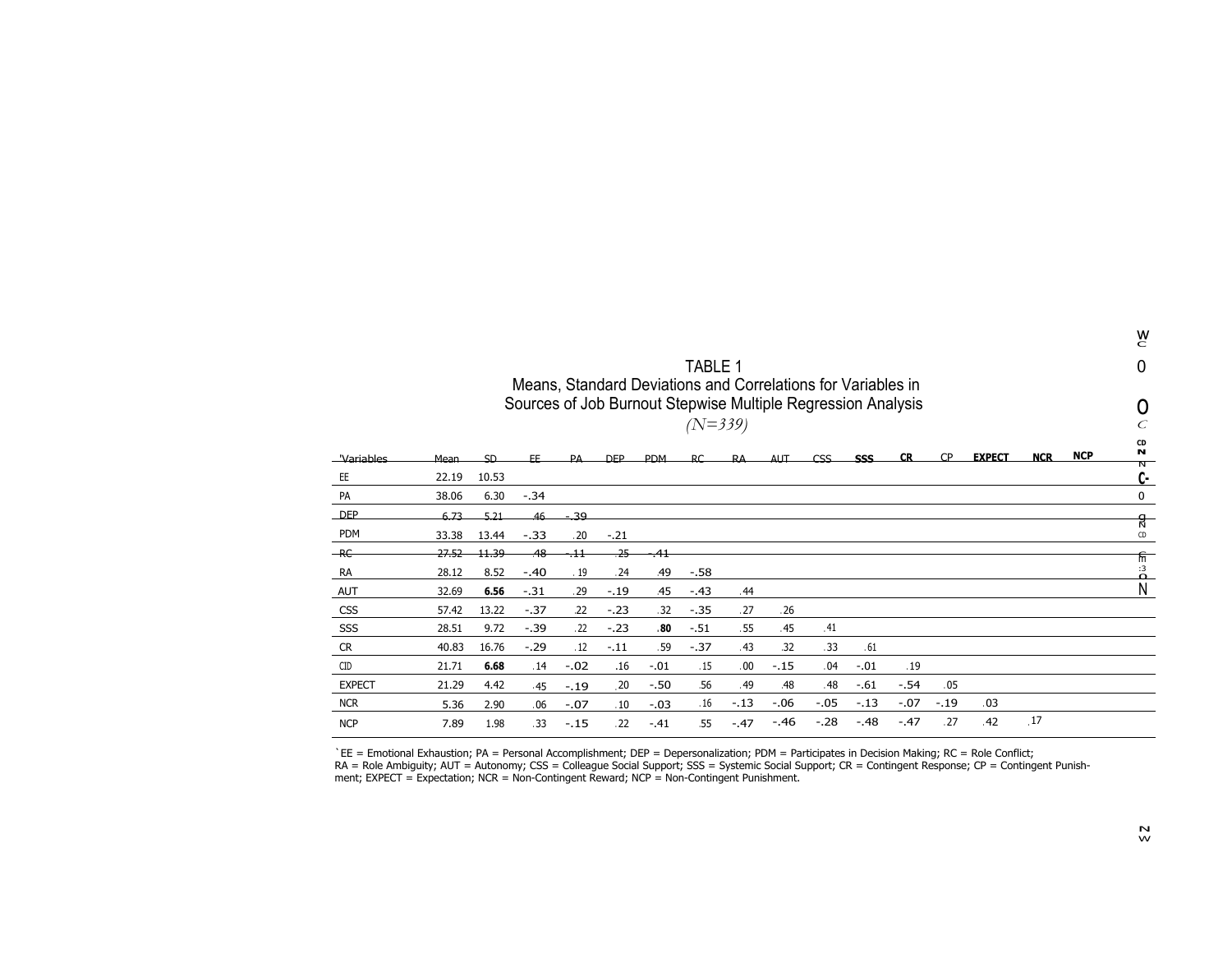| TARI F 2                                                           |
|--------------------------------------------------------------------|
| Stepwise Multiple Regression Analyses for the Relationship Among   |
| Significant Organizational/Personal Variables and Three Aspects of |
| Burnout When Controlling for Age and Sex                           |
| $(N = 339)$                                                        |

|                             | <b>Increase</b>          |                |                |                |             |                  |  |  |  |  |  |
|-----------------------------|--------------------------|----------------|----------------|----------------|-------------|------------------|--|--|--|--|--|
| <b>Step</b>                 | <b>Variable Entered</b>  | R              | R <sub>2</sub> | R <sub>2</sub> | <b>Beta</b> | $F^{\star\star}$ |  |  |  |  |  |
| <b>EMOTIONAL EXHAUSTION</b> |                          |                |                |                |             |                  |  |  |  |  |  |
| 1                           | Sex and Age              | .120           | .014           | .014           |             | $N.S.^{\circ}$   |  |  |  |  |  |
| $\overline{2}$              | Role Conflict            | .493           | .243           | .229           | .48         | 35.17            |  |  |  |  |  |
| 3                           | Expectations             | .537           | .288           | .059'          | .26         | 33.14            |  |  |  |  |  |
| $\overline{4}$              | Colleague Social         |                |                |                |             |                  |  |  |  |  |  |
|                             | Support                  | .553           | .306           | $.018 -$       | -.16        | 28.79            |  |  |  |  |  |
| 5 -                         | Contingent               |                |                |                |             |                  |  |  |  |  |  |
|                             | Punishment               | .562           | .315           | .009           | .10'        | 24.95            |  |  |  |  |  |
|                             | <b>Role Ambiguity</b>    | <u>.570</u>    | $.325 -$       | .010           | $-13$       | 22.27            |  |  |  |  |  |
|                             | <b>DEPERSONALIZATION</b> |                |                |                |             |                  |  |  |  |  |  |
| 1                           | Sex and Agea             | .285           | .081           | .081           |             | 14.56            |  |  |  |  |  |
| 2                           | Role Conflict            | .352           | .124           | .043'          | .21         | 15.50            |  |  |  |  |  |
| 3                           | Participation In         |                |                |                |             |                  |  |  |  |  |  |
|                             | <b>Decision Making</b>   | .374           | .140           | .016           | $-.14$      | 13.26            |  |  |  |  |  |
| 4                           | Contingent'              |                |                |                |             |                  |  |  |  |  |  |
|                             | Punishment               | .393           | .155 - .015    |                | .12         | 11.92            |  |  |  |  |  |
|                             | Colleague Social         |                |                |                |             |                  |  |  |  |  |  |
|                             | Support                  | <u>.407 - </u> | .166           | .011           | $-.12$      | 10.76            |  |  |  |  |  |
| PERSONAL ACCOMPLISHMENT     |                          |                |                |                |             |                  |  |  |  |  |  |
|                             | Sex and Agea             | .192'          | .037           | .037           |             | 6.33             |  |  |  |  |  |
| 2                           | Autonomy                 | .349           | .122           | .045.          | .29         | 15.14            |  |  |  |  |  |
| 3                           | Colleague Social         |                |                |                |             |                  |  |  |  |  |  |
|                             | <b>Support</b>           | 366            | .134           | .012           | .12         | 12.62            |  |  |  |  |  |

°The background variables of sex and age were forced into the Stepwise Analysis at Step One. The remaining variables were allowed to enter in a stepwise fashion.

"N,S = Non Significant

 $*$ \*p .01

Results presented in Table 2 support previous findings that various contributors to burnout have differing effects upon the aspects ofemotional exhaustion, depersonalization, and personal accomplishment (Maslach & Jackson, 1981; Schwab & Iwanicki, 1982a). For example, after controlling for sex and age, Role Conflict explained the largest percentage of variance in emotional exhaustion and depersonalization (24 and 12% respectively) while Autonomy does so in personal accomplishment (12%). Five of the hypothesized predictors accounted for significant variance in emotional ex-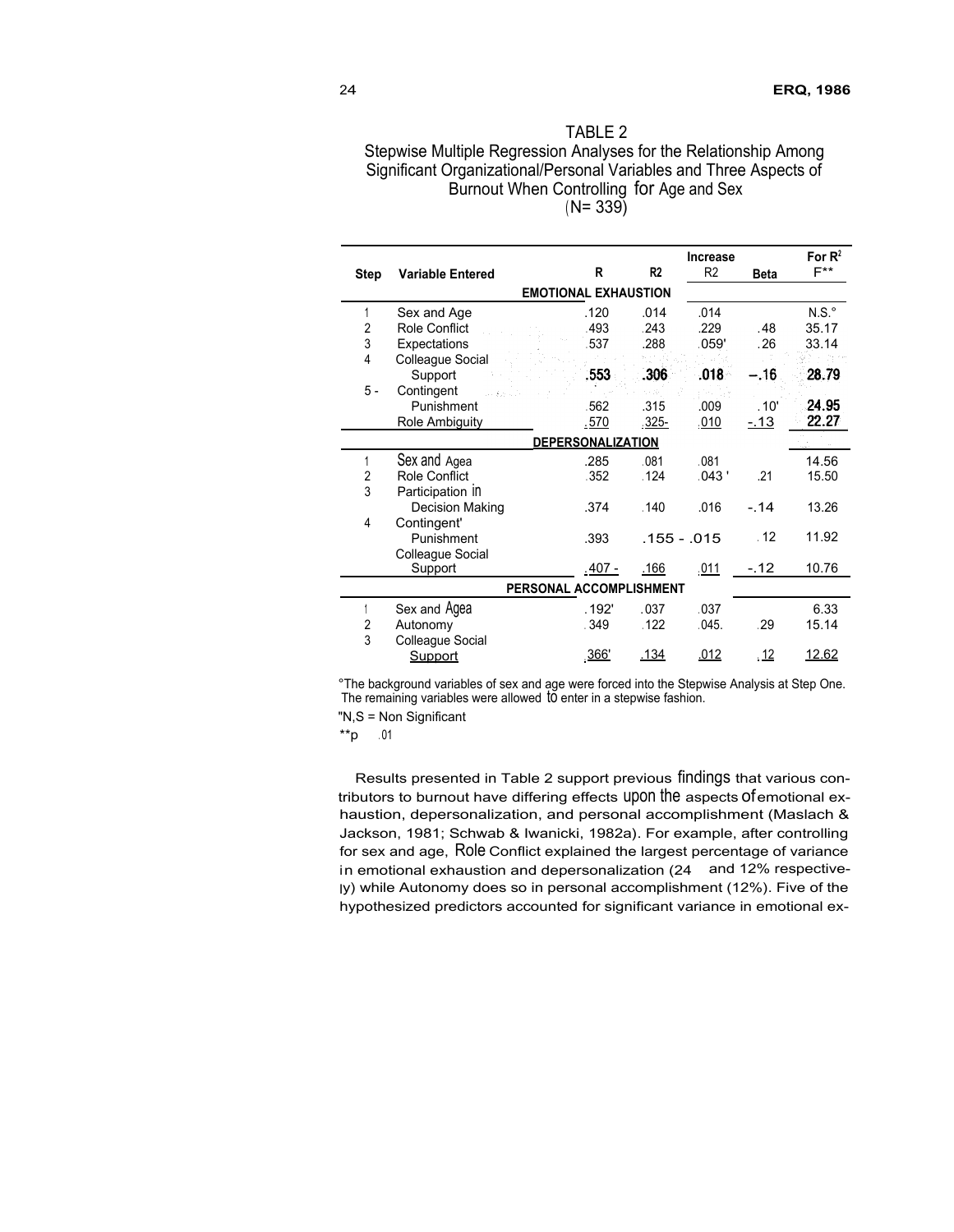haustion, four in depersonalization and only two in personal accomplishment. The only predictor significantly related to all aspects was Colleague Social Support. As indicated by the beta weights, the relationships between the significant organizational conditions and the aspects of burnout were in the directions hypothesized and had been reported in previous research (Maslach & Jackson, 1981; Schwab & Iwanicki, 1982a).

Although the model hypothesized that the organizational conditions would be significantly related to the three aspects of burnout, varying predictions about the amounts of variance that would be explained in each aspect by each condition were not set out. Nevertheless, the results did show substantial differences in the variance explained for each aspect of burnout. Together the five significant organizational conditions explained almost 33% of the variance in emotional exhaustion while only 17% and 13% of the variance in depersonalization and (low) personal accomplishment were explained. This pattern of results, i.e., where the most explained variance is in emotional exhaustion and the least is in personal accomplishment is consistent with previous studies of burnout (Anderson & Iwanicki, 1984; Crane & Iwanicki, 1983; Kottkamp & Mansfield, 1983; Pierson & Archambault, 1983; Schwab & Iwanicki).

The results (see Table 3) did support the hypothesized effects of burnout for both the quality of service delivery by the organization and the quality of the affected individual's life outside teaching. As shown in Table 3, individu-

#### Stepwise Multiple Regression Analyses for the Relationships Among Turnover Intention, Effort, Personal Life, Absence and Three Aspects of Burnout

| <b>Step</b>               | Variable                                | R       | $R^2$ | Increase<br>$R^2$ | <b>Beta</b> | F**<br>For $R'$ |  |  |  |  |
|---------------------------|-----------------------------------------|---------|-------|-------------------|-------------|-----------------|--|--|--|--|
| <b>Turnover Intention</b> |                                         |         |       |                   |             |                 |  |  |  |  |
|                           | <b>Emotional Exhaustion</b>             | .236    | .056  | .056              | .29         | 19.53           |  |  |  |  |
| <b>Effort on the Job</b>  |                                         |         |       |                   |             |                 |  |  |  |  |
|                           | Depersonalization                       | .291    | .085  | .085              | -.36        | 30.70           |  |  |  |  |
| 2                         | Personal Accomplishment                 | . 345   | .119  | .034              | .21         | 22.38           |  |  |  |  |
|                           | <b>Lowered Quality of Personal Life</b> |         |       |                   |             |                 |  |  |  |  |
|                           | <b>Emotional Exhaustion</b>             | .300    | .090  | .090              | .44         | 32.85           |  |  |  |  |
| 2                         | Personal Accomplishment                 | .329    | .108  | .018              | $-24$       | 20.10           |  |  |  |  |
| 3                         | Depersonalization                       | .352    | .124  | .016              | . 16        | 15.56           |  |  |  |  |
|                           |                                         | Absence |       |                   |             |                 |  |  |  |  |
|                           | <b>Emotional Exhaustion</b>             | .161    | .026  | .026              | .11         | 8.79            |  |  |  |  |
|                           |                                         |         |       |                   |             |                 |  |  |  |  |

\*\*p\_-.01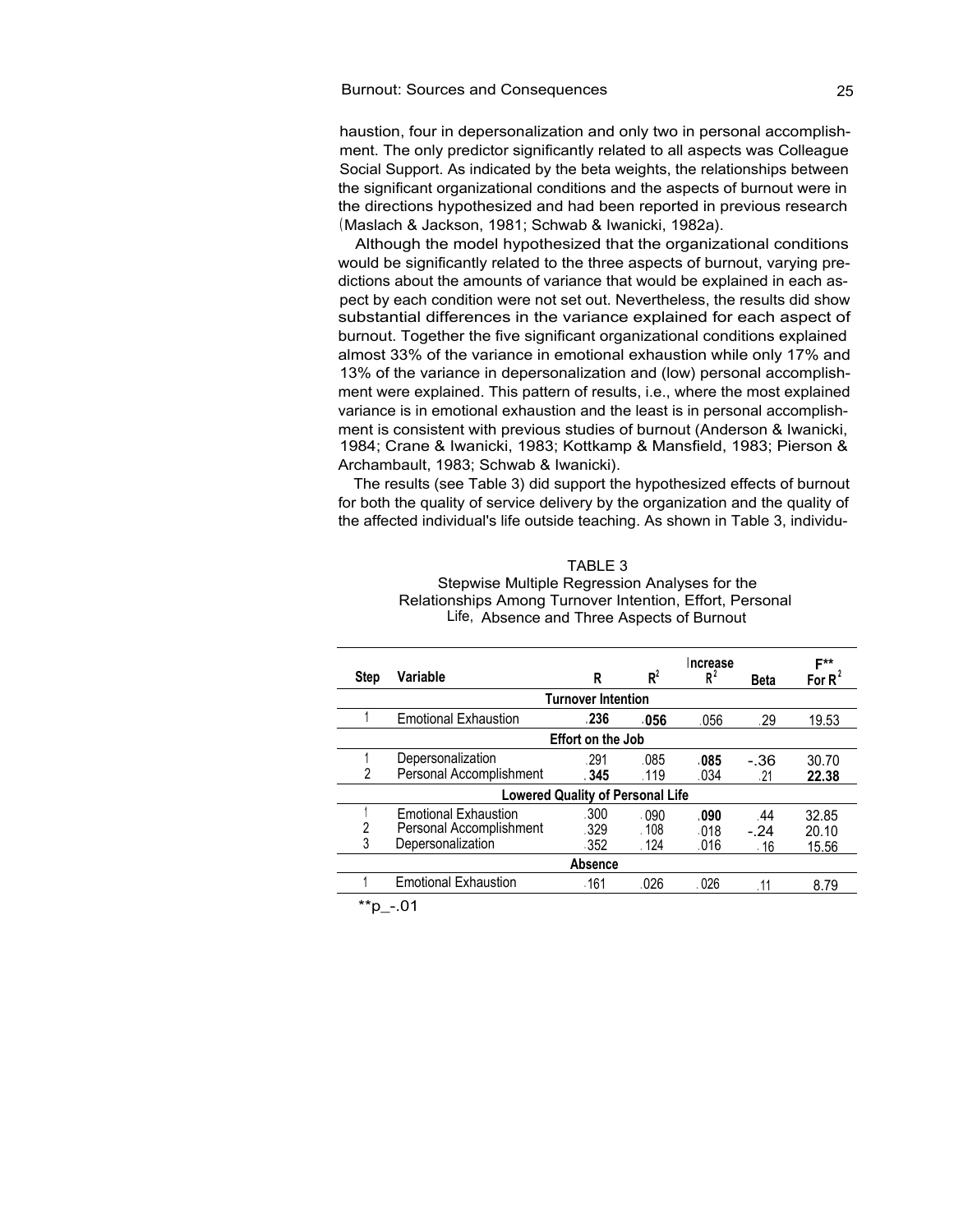als suffering from burnout were more likely to: expect to leave teaching; exert less effort teaching than they once did; have difficulty, relaxing, controlling their temper and relating to family members; and, bee absent.

The consequences of burnout also varied with the aspect of burnout experienced by the teacher. People experiencing higher levels of emotional exhaustion were more likely to leave teaching, be absent from work and have their home and personal life adversely affected. Those experiencing depersonalization tended to exert less effort and suffered problems with their home life. Finally, those experiencing low feelings of personal accomplishment exerted less effort, and had more home problems. In summary, not only does the quality of work performance appear to decline butso does the quality of life beyond teaching.

그 뒤로 누르는 그리 남편을 지르셨다. "수도시

#### **DISCUSSION**

Although these summary statements are critical for the teaching profession, they must be tempered by the fact that they are based on crosssectional data rather than longitudinal data. However, whereas the variance explained in each of the consequences by the burnout aspects might be regarded as modest (i.e., 6% in turnover intention, 12% in effort, 12% in non-work and 3% in absence), it may be argued that reduction of turnover and absenteeism by as little as 6% and 3% respectively would represent significant gains for the teaching profession. And few would argue that even small percentage gains in increased effort would be of value to the education system.

The results of this study have several significant implications. First, these results, along with results from several other studies, provide additional support for existence of the burnout phenomenon among educators. The means for each aspect of burnout, shown in Table 1, reveal that On the average the teachers in this study experienced feelings of emotional exhaustion almost every week; they became calloused and detached from their students several times a year. Fortunately, feelings of personal accomplishment are experienced weekly and probably serve to keep most teachers somewhat motivated. Because the findings are based on only 48% of the original random sample of teachers, the results cannot confidently be generalized to the larger population. However, they do suggest that burnout is not an infrequent problem.

The results also point to several likely causes of burnout, including role conflict and ambiguity, powerlessness, low autonomy, low participation in decision making, little colleague social support, high professional expectations and contingent punishment by the administrator.

Possible strategies to reduce burnout and its consequences may include: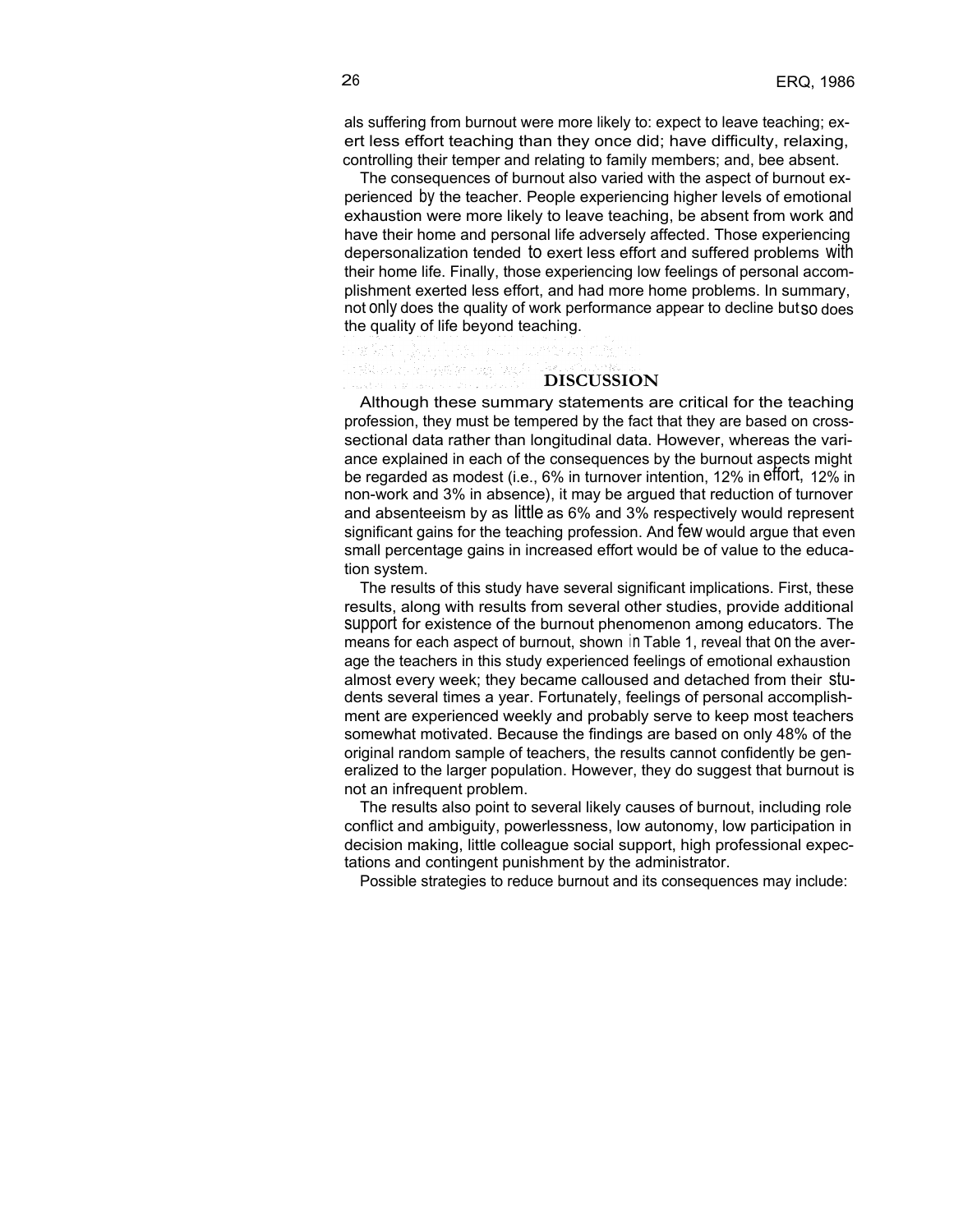- 1) Establishing of clear lines of authority and responsibility to help reduce ambiguity and conflict;
- 2) Soliciting of teacher input for decision making in areas that affect classroom life, as many organizations are now doing in an attempt to gain greater employee involvement and commitment and to reduce feelings of powerlessness;
- 3) Facilitating of the development of social support among teachers by providing adequate time and location interaction, i.e., release time for teachers with a particular expertise to work directly in the classroom with those who would benefit from such expertise:
- 4) Involving of staff and teachers in the selection process so as to decrease feelings of powerlessness and increase feelings of personal responsibility for their profession;
- 5) Involving of teachers in the evaluation process by allowing them a voice in goal setting and self-evaluation, thereby reducing the chance of conflicting expectations and ambiguity;
- 6) Encouraging of the development of mentor relationships between older, master teachers and new faculty so that issues of unrealistic expectations, reality of classroom life and technical questions about teaching could be shared.

Although implementing all these strategies would require a great deal of time and effort, it is likely that only a subset of them would be appropriate and/or necessary in any single situation. Consequently, it is imperative that an organizational diagnosis be accomplished implementing any of these strategies. This process is often overlooked in school systems whereas in the business world it is common practice.

Clearly, further study of teacher burnout is necessary. A first concern is that other predictors of burnout need examination. While the results of this study largely supported the model, this support was confined largely to the emotional exhaustion aspect of burnout. However, it appears as if other variables do exist that may be better predictors of burnout, especially depersonalization and personal accomplishment.

Other predictors that have not been included in this model and yet warrant examination are conditions that are unique to the teaching profession. Iwanicki (1983) referred to these as role-related factors. These conditions include factors that are unique to life in the classroom i.e., student discipline, dealing with emotional problems of students, meeting the needs of special education students, and stress related to uncooperative parents. Though these factors were not addressed in the model, studies by Alexander, Adams and Martray (1983), Beasley, Myette and Serna (1983) and Cichon and Koff (1978) have indicated a potential effect upon the various aspects of burnout.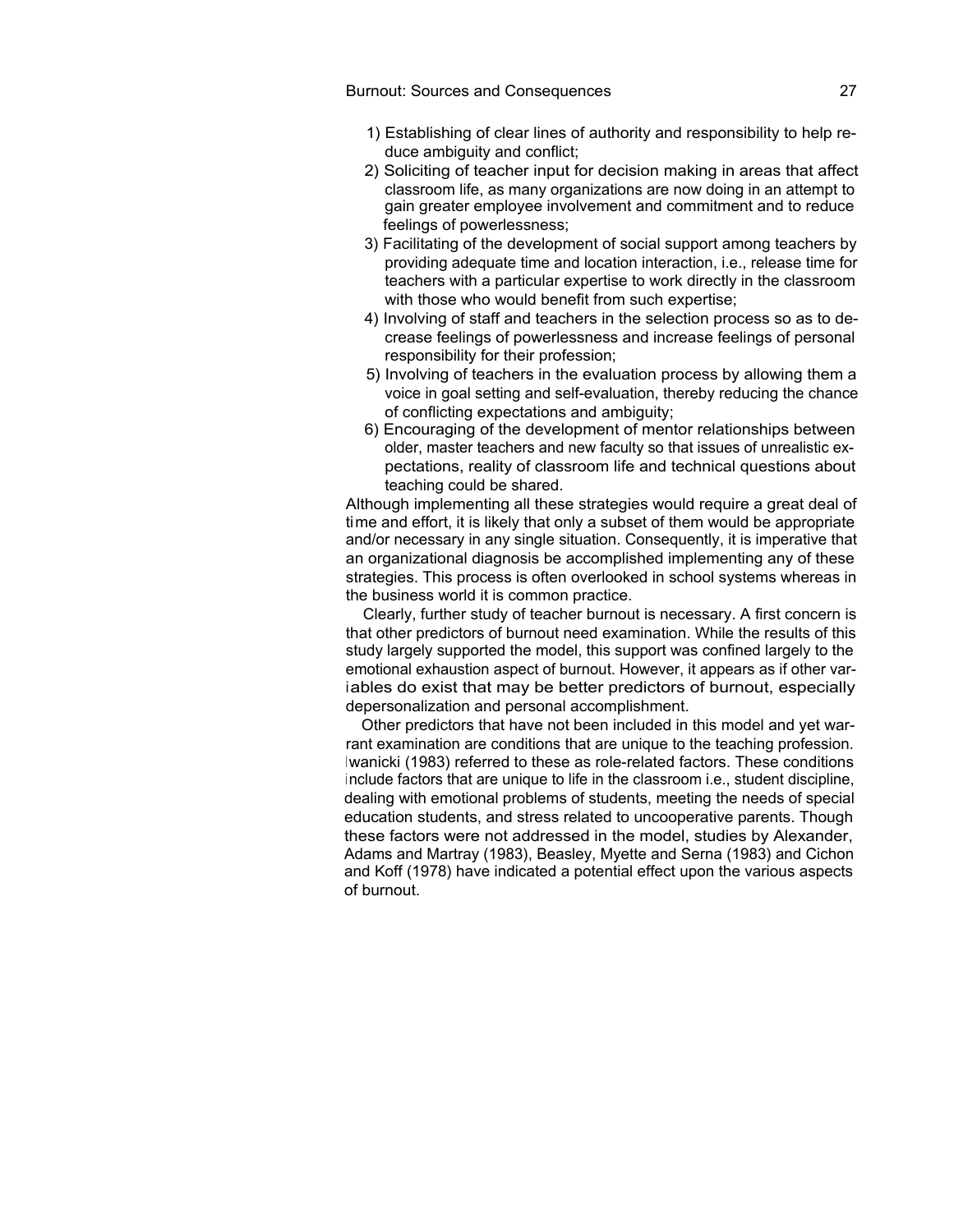A second research question that future investigations must address concerns the unit of analysis. Hubert, Gable and lwanicki (1983) raised the issue of the appropriateness of data obtained from individual teachers and translating those findings to the organizational level without aggregating the data at the school level. These researchers contended that in order to make assumptions about organizational practices, studies need to aggregate data at the school level. Otherwise the results reported are reflective of individual teacher perceptions. To determine if the findings in this study would hold true when examined at the school level and to determine if other predictors would have a significant effect on aspects of burnout, it is recommended that future studies do the following

- 1) Examine the combined effects of significant organizational factors identified in this study with role-related factors that are hypothesized to contribute to burnout;
- 2) Replicate this study using the school district as the unit of analysis to determine if the predictor variables hold true at the organizational level.

Though these research questions need to be addressed to provide a more complete understanding of the burnout phenomenon, it is imperative the problem of burnout be given serious consideration. Based on findings to date, it appears that, if the national desire for higher quality education is to become a reality, there must emerge, a national concern for and commitment to a higher quality of the educational environment of the teachers. While higher salaries may attract higher quality individuals into teaching, some claim these salaries may not be as successful in retaining those individuals or keeping them motivated to do an excellent job. As much attention must be given to the environment as to incentives if the desire for higher quality education is to become a reality.

#### **REFERENCES**

- Alexander, L., Adams, R.D., & Martray, C.R. (1983, April). *Personal and professional* stressors *associated with the teacher burnout phenomenon.* Paper presented at the Annual Meeting of the American Educational Research Association. Montreal, Canada.
- Anderson, M.B., & lwanicki, E.F. (1984). Teacher motivation and its relationship to burnout. Ed*ucational Administration Quarterly,* 20(2), 94-109.
- Beasley, C.R., Myette, B.M., &- Serna, B. (1983, April). *On-the-job stress and burnout: Contributing factors and environmental alternatives in educational settings.* A paper presented at the Annual Meeting of the American Educational Research Association. Montreal, Canada.
- Cichon, P. & Koff, R. (1978, March). *The teaching events stress inventory.* Paper presented at the Annual Meeting of the American Educational Research Association. Toronto, Ontario, Canada.
- Crane, S., & lwanicki, E.F. (1983, April). *The effect of role conflict and role ambiguity on perceived levels of burnout among special education teachers.* A paper presented at the American Educational Research Association. Montreal, Canada.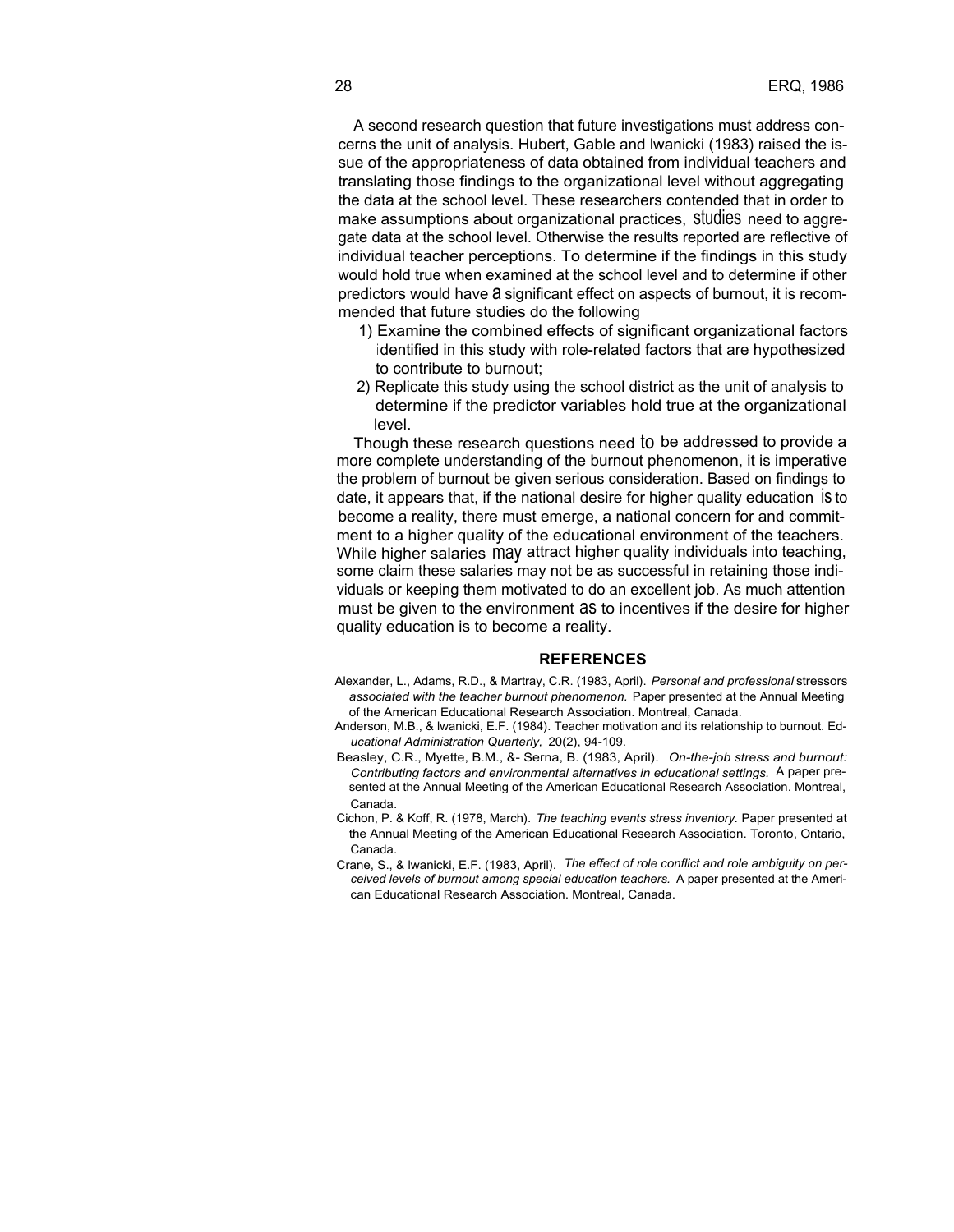House, J.S. (1981). *Work* stress *and social support.* Addison Wesley.

- House, R.J., & Mitchell, T.R. (1974). Path-goal theory of leadership. *Journal of Contemporary Business, 3,* 81-97.
- Hubert, J.A., Gable, R.K., & Iwanicki, E.F. (1983, October). *The unit of analysis in the study of teacher stress to school variables.* Paper presented at the Annual Conference of the Northeastern Educational Research Association, Ellenville, NY.
- <sup>I</sup> wanicki, E.F. (1983). Toward understanding and alleviating teacher burnout. *Theory Into Practice, 22(1),* 27-32.
- <sup>I</sup> wanicki, E.F., & Schwab, R.L. (1981). Across-validation of the *Maslach Burnout Inventory. Educational and Psychological Measurement, 41,* 1167-1174.
- Jackson, S.E. (1983). Participation in decision making as a strategy for reducing job-related strain. *Journal of Applied Psychology, 68,* 3-19.
- Jackson, S. E., & Maslach, C. (1982). After-effects of job related stress: Families as victims. *Journal of Occupational Behavior, 3,* 63-77.
- Jackson, S.E., & Schuler, R.S. (1983). Preventing employee burnout, *Personnel, March/April,* 58-68.
- Kottkamp, R. E. & Mansfield, J.R. (1983, April). *Role conflict, role ambiguity, powerlessness and burnout among secondary school department heads.* Paper presented at the Annual Meeting of the American Educational Research Association. Montreal, Canada.

Kramer, M. (1974). *Reality shock: Why nurses leave nursing.* St. Louis: Mosby.

- Maslach, C. (1982). Understanding burnout: Definitional issues in analyzing a complex phenomenon. In W.S. Paine (Ed.) *Job* Stress *and burnout.* (pp. 29-40). Beverly Hills, CA: Sage.
- Maslach, C., & Jackson, S. E. (1981). *The Maslach Burnout Inventory.* Palo Alto, CA: Consult<sup>i</sup> ng Psychologists Press.
- Maslach, C., & Pines, A. (1977). The burnout syndrome in the daycare setting. *Child Care Quarterly,* 62 (Summer), 100-113.
- McIntyre, T.F. (1981). An investigation of the relationships among burnout, locus of control, and selected personal/professional factors in special education teachers. *Dissertation Abstracts International, 42/09,* 3949A. (Order No. DA 8205164).
- Miller, I.W., III, & Norman, W.H. (1979). Learned helplessness in humans: A review and attribution theory model. *Psychological Bulletin, 86,* 93-118.
- Moos, R. H. & Insel, P.M. (1974). *Work Environment Scale, Form R.* Palo Alto, CA: Consulting Psychologists Press.
- Pierson, D.A., & Archambault, F.X. (1983, April). *Assessing burnout among supportive service and teacher groups: Perceptions of the intensity of burnout among support service and teacher groups as related to need deficiencies, role stress, and selected variables and percepts.* Paper presented at the Annual Meeting of the American Educational Research Association, Montreal, Canada.
- Pines, A., Aronson, E., & Kafry, D. (1981). *Burnout: From tedium to personal growth.* New York: Free Press.
- Podsakoff, P.M., Todor, W.D., Grover, R.A., & Huber, V.L. (1984). Situational moderators of <sup>l</sup> eader reward and punishment behaviors: Fact or fiction? *Organizational Behavior and Human Performance, 34,* 21-63.
- Rizzo, J. R., House, R.J., & Lirtzman, S. 1. (1970). Role conflict and ambiguity in complex organ<sup>i</sup> zations. *Administrative Science Quarterly, 15,150-163.*
- Schwab, R. L. (1983). Teacher burnout: Moving beyond psychobabble. *Theory Into Practice, 22(1),* 21-27.
- Schwab, R.L., & Iwanicki, E.F. (1982a). Perceived role conflict, role ambiguity and teacher burnout. *Educational Administration Quarterly, 18,* 60-74.
- Schwab, R.L., & Iwanicki, E. F. (1 982b). Who are our burned out teachers? *Educational Research Quarterly, 7(2),* 5-17.